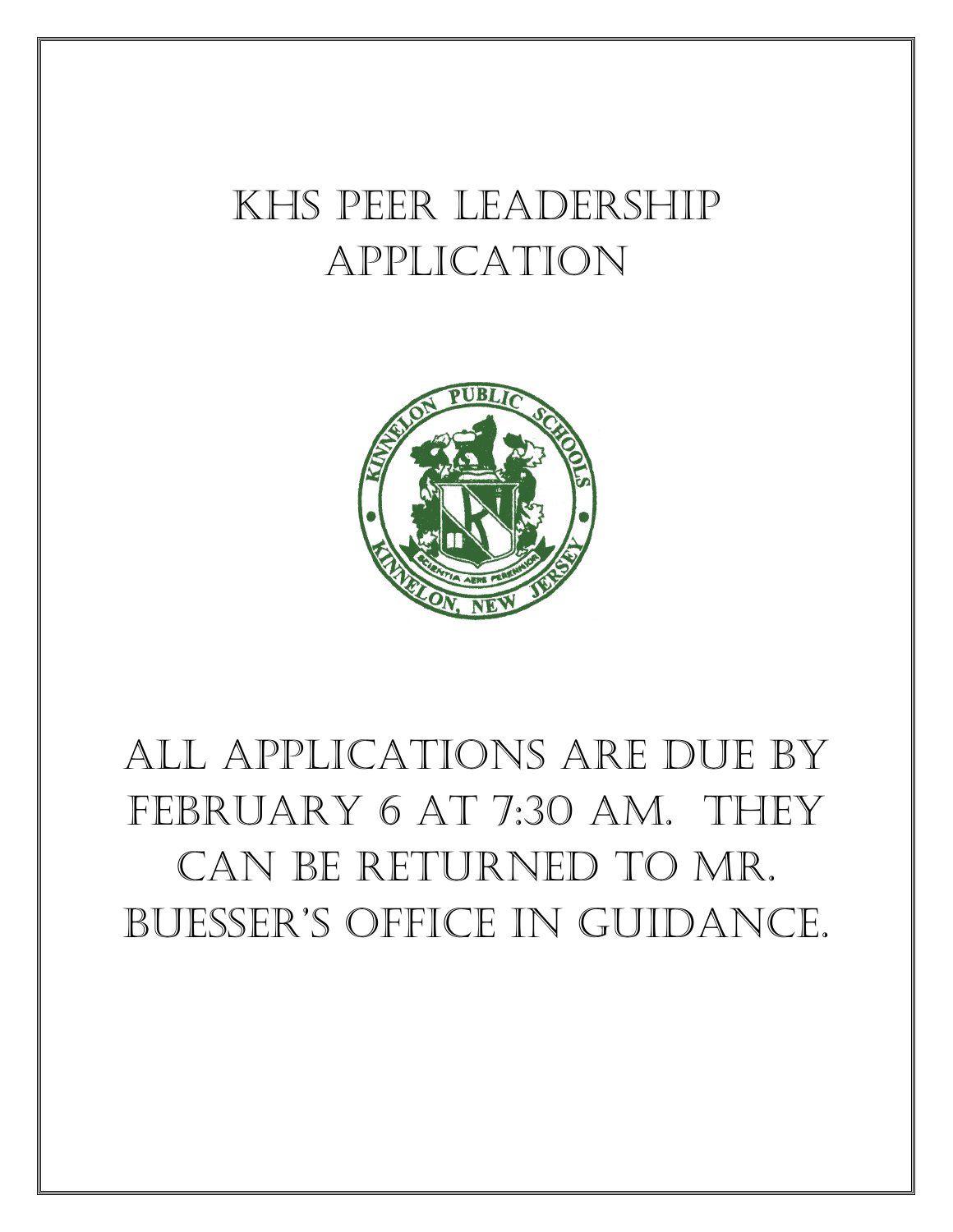### PEER LEADER TEAM SELECTION TIMELINE

- o Application available: Jan. 20, 2015- at lunch and on Peer Leader Website.
- o Application Due by February 6, 2015 at 7:30am in Mr. Buesser's office.
- o Interviews are required and will run from February 17-19, 2015. You will be called down to Mr. Buesser's office at some point during those days.

## Tentative Training Dates- you MUST BE AVAILABLE FOR THESE DAYS.

- $\circ$  1st meeting- March 13, 2015 at 7:00am in the new café.
- o Two training dates- May 7th from 6:00pm-7:30pm and May 21 from 6:00-7:30pm.
- o PRM Trips-TBA (April-May)
- o Summer tours and BBQ- TBA(late August)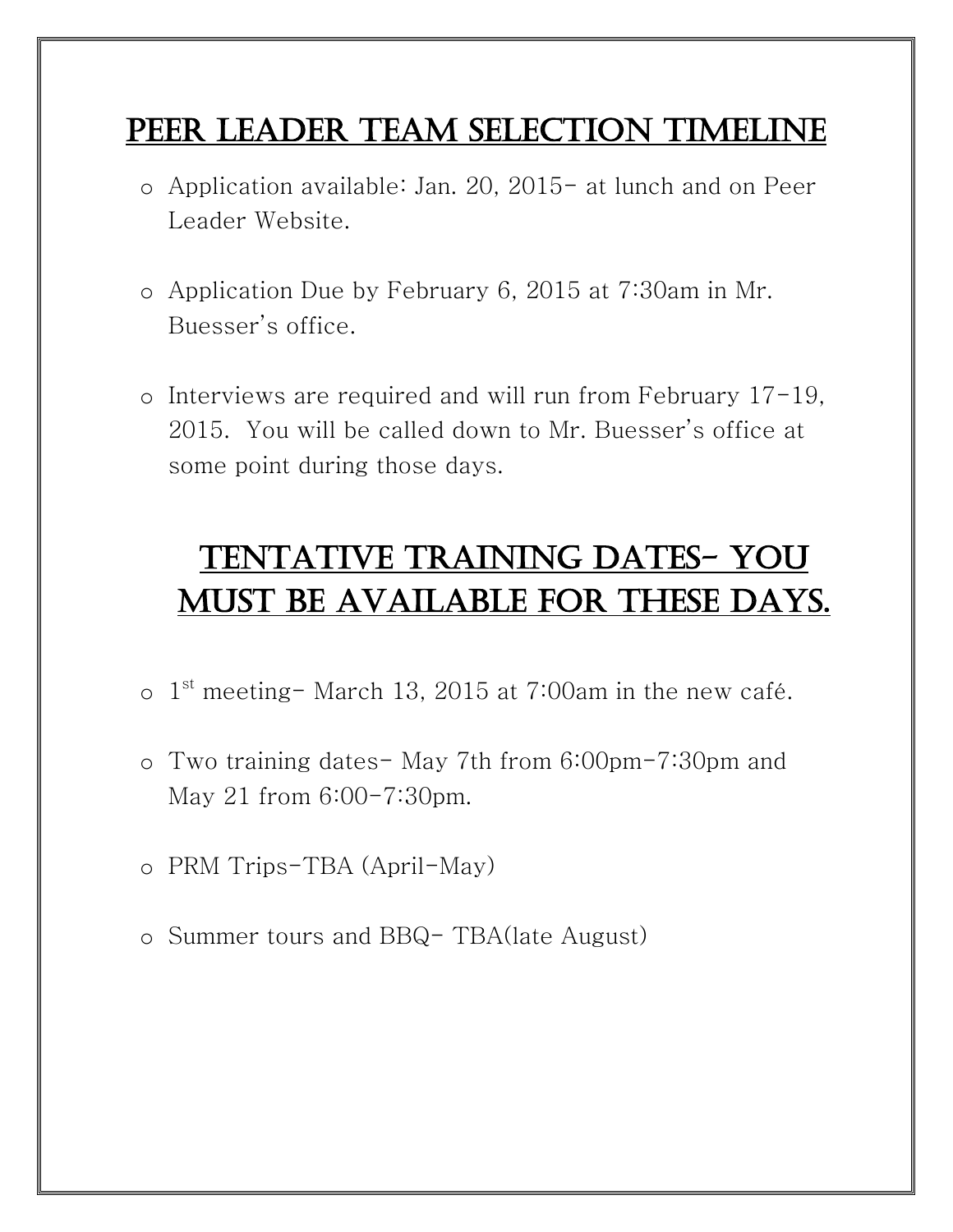#### Peer Leadership Program

Being a Peer Leader is a wonderful opportunity to learn and grow as a helping person, as a leader, and to influence others in a positive way. Peer Leaders work hard but have fun. The ability to understand and appreciate differences and the diversity of each individual is essential.

Leaders will work in pairs to promote conversations about social, emotional, and academic issues. They will plan small and large group activities that provide enjoyment and peer-to-peer learning opportunities for the 9th graders.

One of the most critical parts of being a peer leader is the responsibility of being a positive role model for all KHS students both in and outside of school. Peer Leaders are students who are able to make a commitment to be drug and alcohol free, both in and out of school, from the time they are selected until the end of the following school year. Students' behavior needs to be exemplary in all ways. As a representative of KHS and a role model for students, we expect these student leaders to make wise and thoughtful decisions, not risky choices that reflect poorly on themselves. If a student does not conduct themselves in a respectful manner, they will be removed from the position and responsibilities. No exceptions will be made. Peer Leaders are resources for all KHS students, not just 9th graders. Peer Leaders understand that what they do as individuals affects others as well as themselves. If a Peer Leader does not reflect the respect and acceptance that is a part of this program, then the integrity of the entire program is compromised.

#### Goals of Peer Leaders

• To provide an opportunity for 9th graders to have fun and enjoy new friendships with one another as well as with their Peer Leaders

- To assist 9th grade students in becoming an integral part of the Upper School
- To encourage self-esteem and confidence

• To provide opportunities for 9th graders to increase their self-awareness, enhance their ability to communicate their concerns, and assist them in understanding the consequences and repercussions of choices they make

• To offer information on common adjustment issues that occur within the academic setting and provide a safe place to discuss concerns

• To provide support for students when they are experiencing any distress and to refer students with concerns to the appropriate school resources for assistance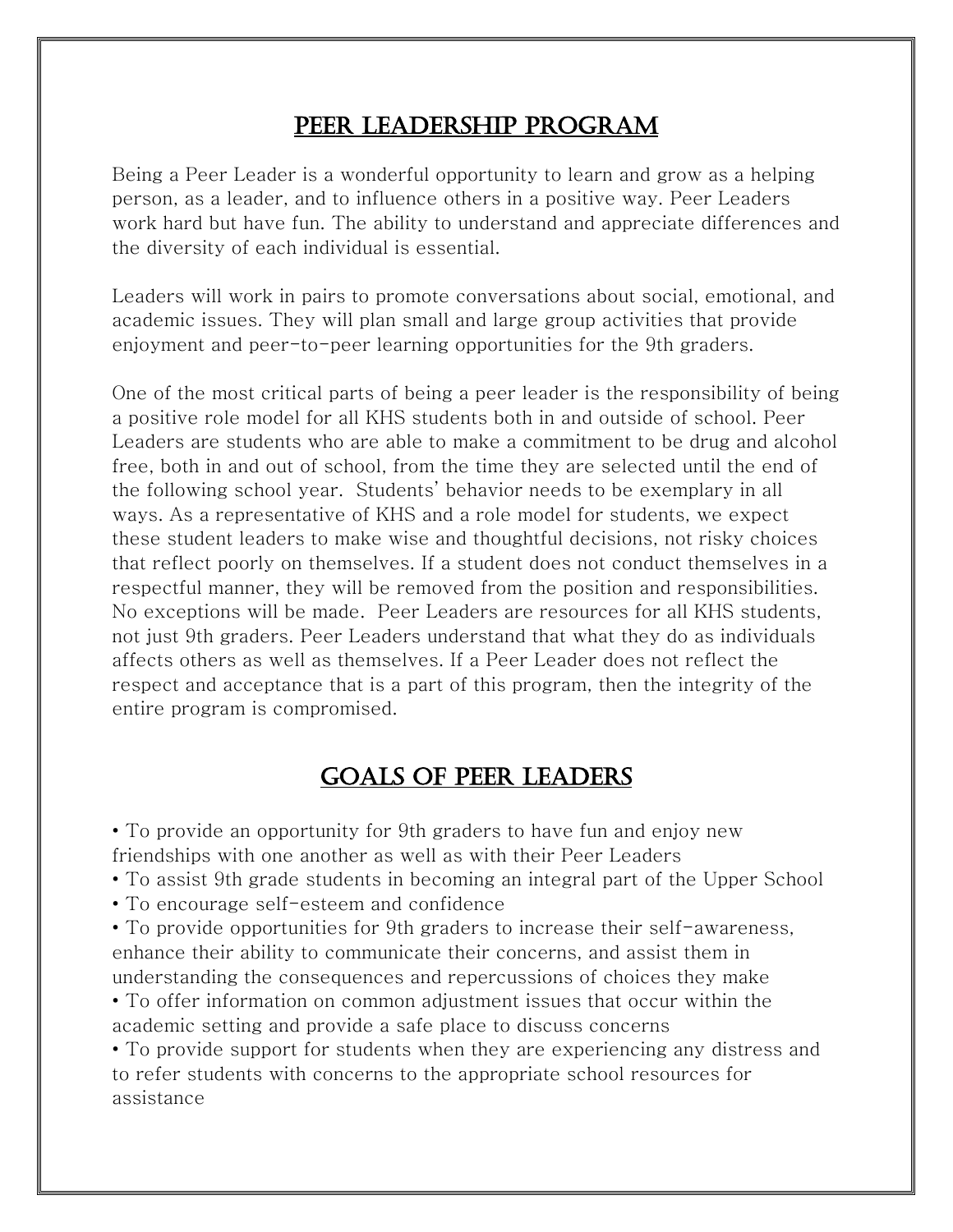#### BEHAVIORAL PLEDGE

\*\*\*\*\*\*\*\*\*\*\*\*\*\*\*\*\*\*\*\*\*\*\*\*\*\*\*\*\*\*\*\*\*\*\*\*\*\*\*\*\*\*\*\*\*\*\*\*\*\*\*\*\*\*\*\*\*\*\*\*\*\*\*\*\*\*\*\*\*\*\*\*\*\*\*\*\*\*\*\*\*\*\*\*\*\*\*\*\*\*\*\*\*\*\*\*\*\*

Please carefully read the paragraph below before you sign it.

If selected to be a Peer Leader, this is your pledge to behave respectfully and refrain from drug and alcohol use both on and off the KHS campus during the time you serve in your leadership role, which is interpreted by the sponsors of these groups as the duration of the entire school year.

If chosen, I understand I will be viewed by  $9<sup>th</sup>$  graders, and other students and teachers, as a role model in the KHS community. My words, actions, and behavior will be perceived as an example for others to follow. I understand that upper school leaders need to make wise and thoughtful decisions because of their responsibilities.

If I am selected as a peer leader, I will make the commitment to abstain from drug and alcohol use AND behave in a respectful and considerate manner towards myself and others during the course of time that I serve in this leadership role. This includes how I portray myself publicly, both on and off campus, as well as through the use of technology and social networking sites. Drinking alcohol on a college visit, questionable pictures posted on the internet, and/or issues of honor are examples of behaviors that compromise the integrity of any leadership program, and are grounds for dismissal from positions in any of these three programs. I understand that if I am not able to maintain this pledge, I will be removed from my position.

|                                                                                                                                                | Date: the contract of the contract of the contract of the contract of the contract of the contract of the contract of the contract of the contract of the contract of the contract of the contract of the contract of the cont |  |
|------------------------------------------------------------------------------------------------------------------------------------------------|--------------------------------------------------------------------------------------------------------------------------------------------------------------------------------------------------------------------------------|--|
| Applicant's Printed Name: ___________                                                                                                          |                                                                                                                                                                                                                                |  |
| If you have any questions, please contact:                                                                                                     |                                                                                                                                                                                                                                |  |
| Ms. Erin Scheibling - scheiblinge@kinnelon.org<br>Mr. Michael Buesser – buesserm@kinnelon.org<br>Mrs. Danielle Wysocki - wysockid@kinnelon.org |                                                                                                                                                                                                                                |  |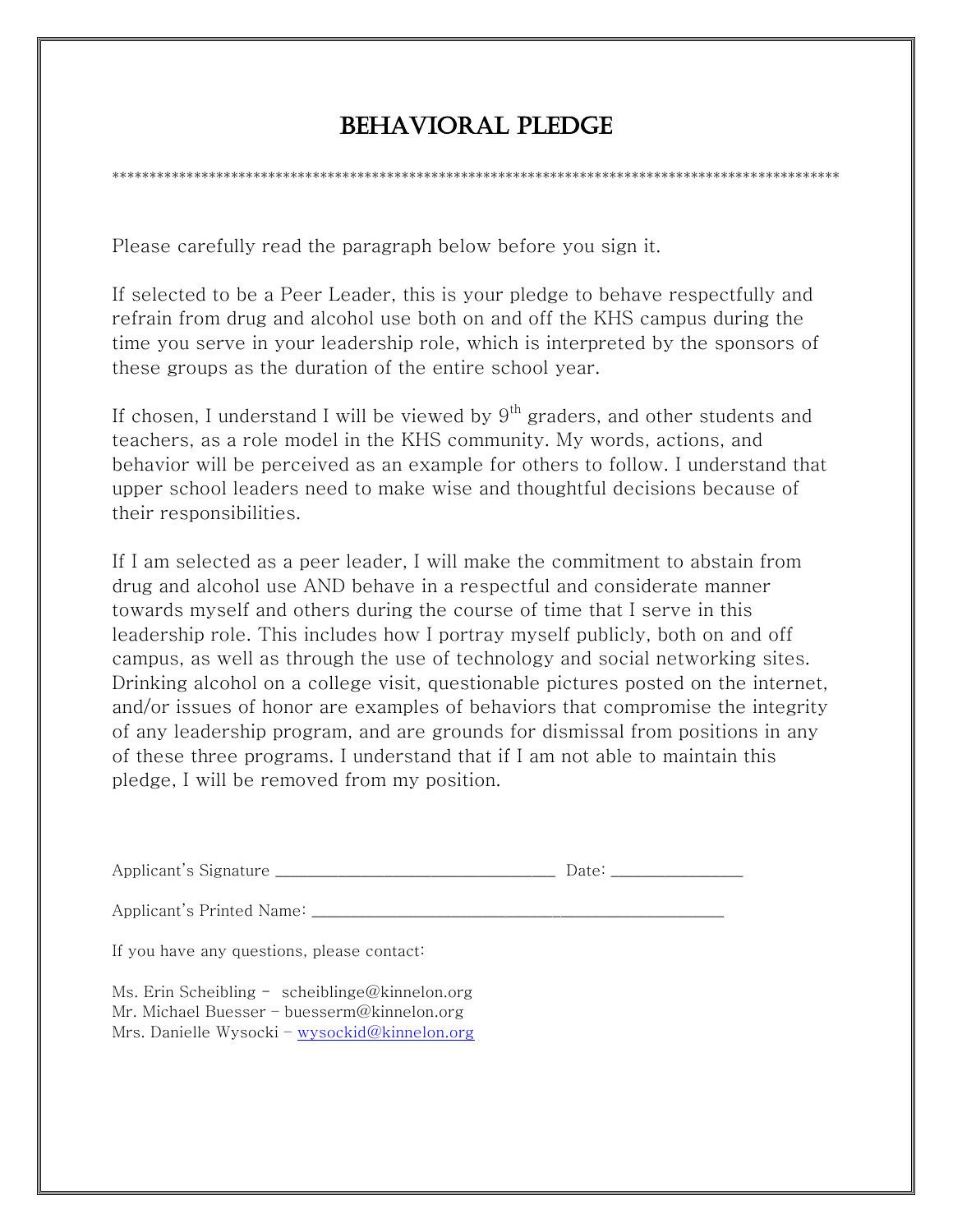## PEER LEADERSHIP APPLICATION 2015-2016 SCHOOL YEAR

You have been nominated by your teachers to serve as a Peer Leader. Please answer the following:

| Please print legibly.                                                          |                  |  |
|--------------------------------------------------------------------------------|------------------|--|
|                                                                                | Grade in 2015-16 |  |
|                                                                                |                  |  |
|                                                                                |                  |  |
| Is this the first time you are applying to serve as a Peer Leader? (Check one) |                  |  |
| Yes, first time                                                                |                  |  |
| No, I applied before, but was not accepted                                     |                  |  |
| I am currently serving as a Peer Leader                                        |                  |  |
| Are your grades C's or better?                                                 |                  |  |
|                                                                                |                  |  |
| Have you ever been suspended? (if so explain)                                  |                  |  |
|                                                                                |                  |  |
|                                                                                |                  |  |

Has a HIB (Bullying, Intimidation or Harassment) Report ever been made or substantiated against you? (if so explain)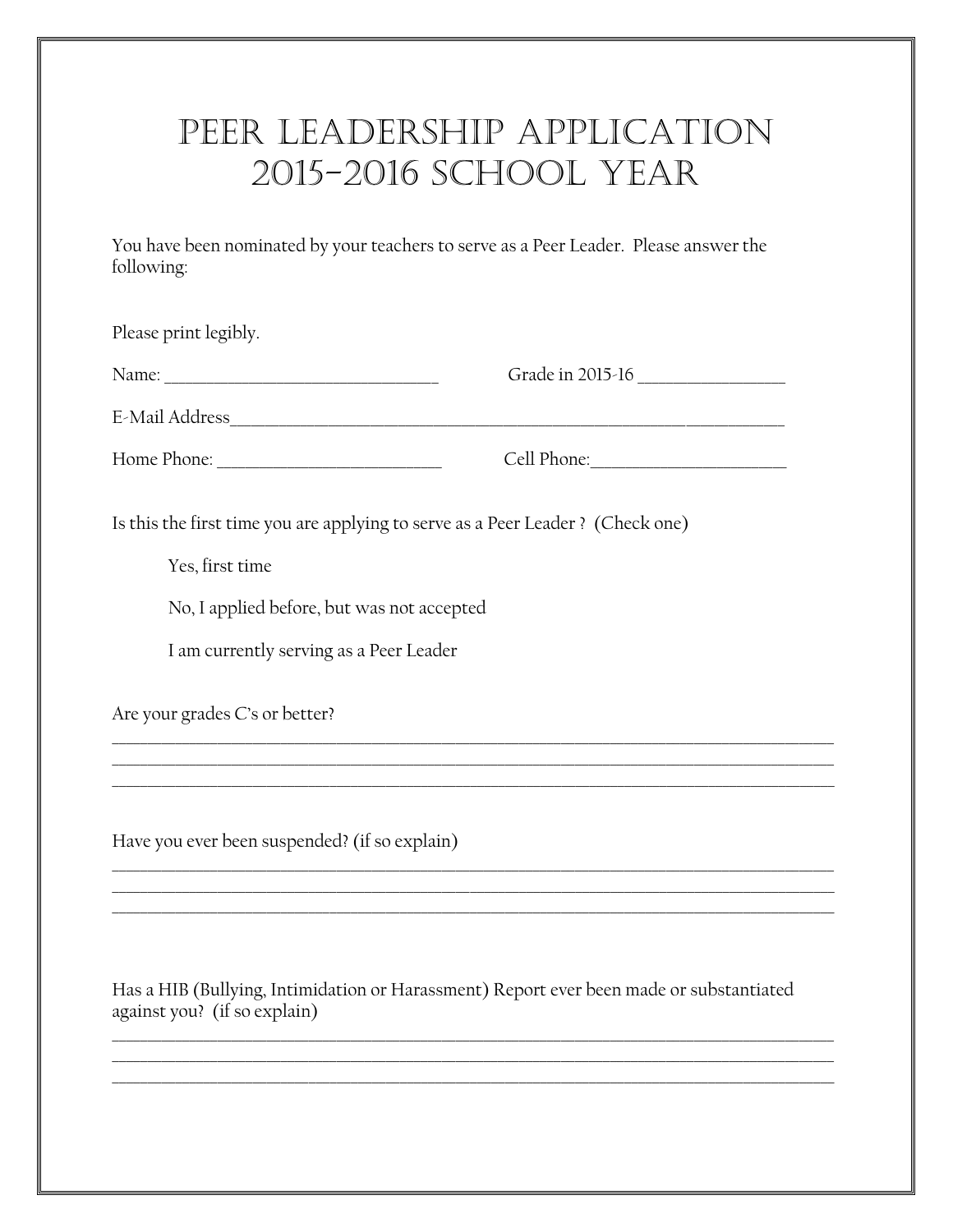Select One Full Value principal that is important to you and explain how the principle you chose applies to your life experiences. (Be Here, Be Safe, Be Honest, Set Goals, Let Go and Move On, Care for Self and Others)

What does it mean to be a good role model?